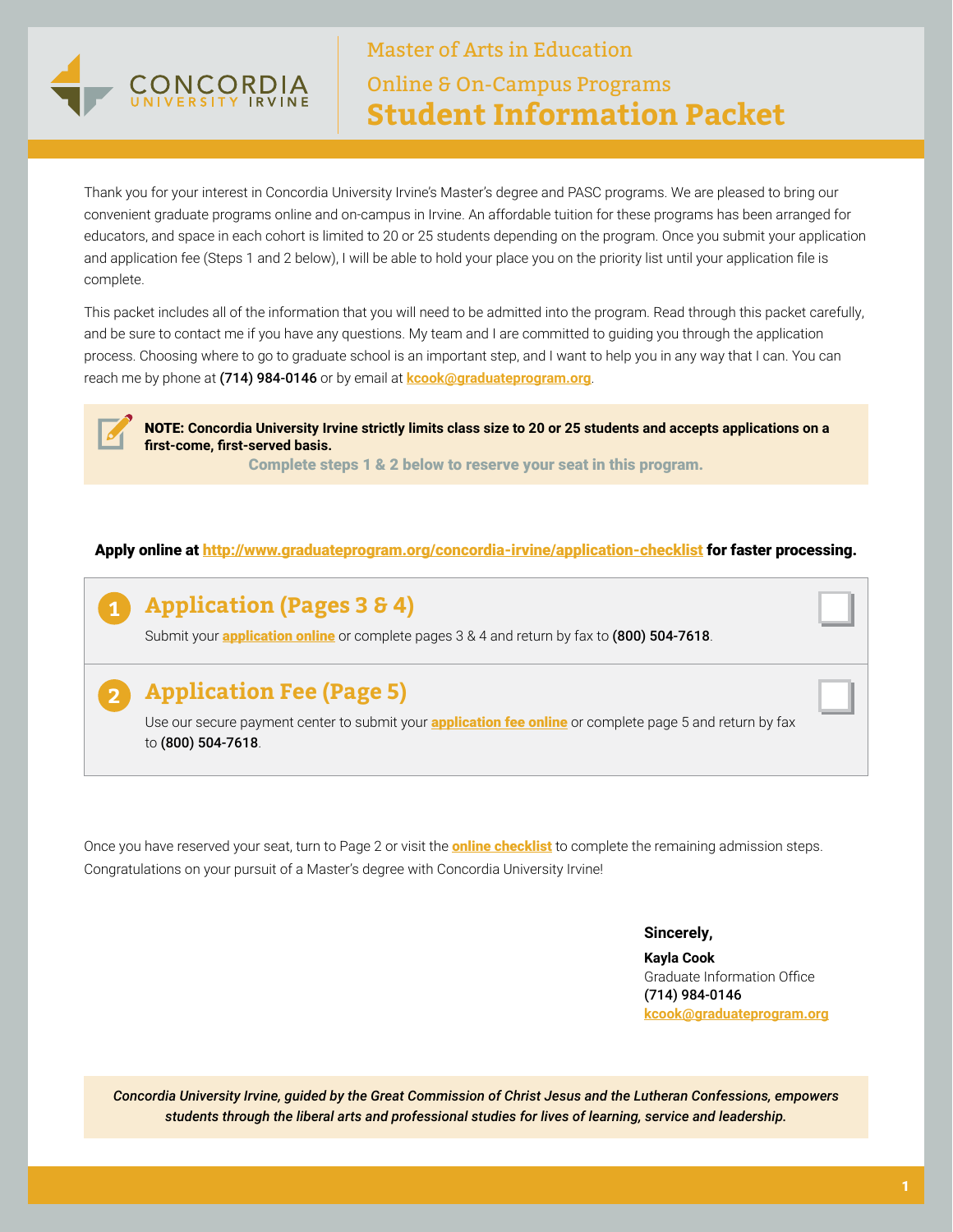# **Application Steps**



ONCORDIA

**Once you have reserved your seat, please continue with the following steps to complete your admission file. Note: You will not be eligible for financial aid until you have been accepted to the university.** 

Complete your application steps online at: <http://www.graduateprogram.org/concordia-irvine/application-checklist>



Completing your application steps online at **[http://www.graduateprogram.org/concordia-irvine/application](http://www.graduateprogram.org/concordia-irvine/application-checklist)[checklist](http://www.graduateprogram.org/concordia-irvine/application-checklist)** will allow for more immediate processing of your application.

If you choose to submit paper forms for any of the steps above, documents should be faxed or mailed to:



Concordia University Irvine

Graduate Admissions/School of Education 5319 University Dr. #142 Irvine, CA 92612

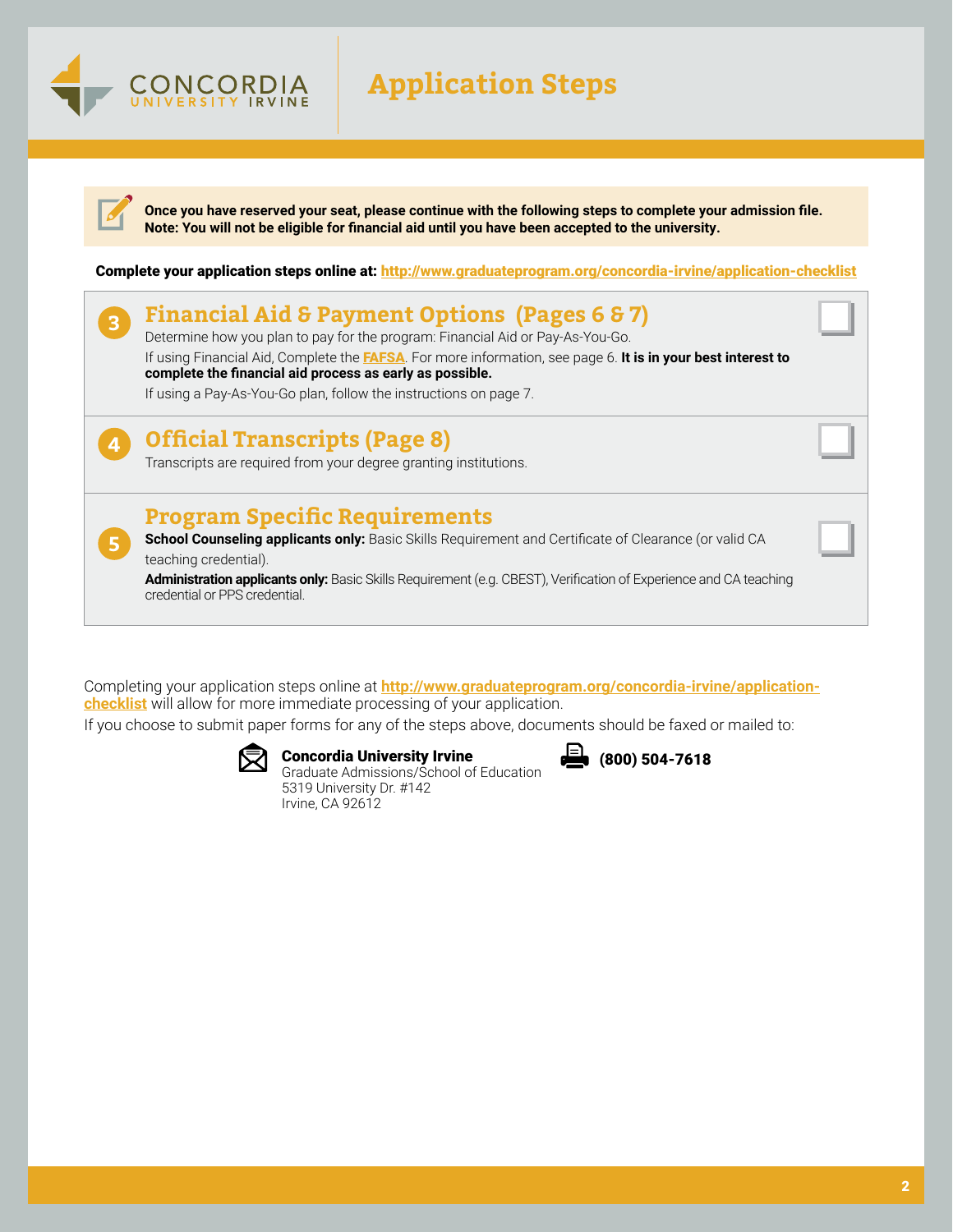

# **Admission Application** (Page 1 of 2)

Please type or print legibly in black or blue ink. To reserve your seat, return the application and the \$50 non-refundable application fee by mail: Concordia University Irvine Graduate Admissions/School of Education 1530 Concordia West Irvine, CA 92612 or by Fax: (800) 504-7618. To expedite processing, please complete the application online at **<http://www.graduateprogram.org/concordia-irvine/application-checklist>**.

| <b>Today's Date</b>                                                                                                                                                                                                                                                                                                                                                                                                                                                                                                                                                                                                                                                                                                                                                                                                                                                                           |                                                    |                                                                                               |                                  |                  |                                                                                          |
|-----------------------------------------------------------------------------------------------------------------------------------------------------------------------------------------------------------------------------------------------------------------------------------------------------------------------------------------------------------------------------------------------------------------------------------------------------------------------------------------------------------------------------------------------------------------------------------------------------------------------------------------------------------------------------------------------------------------------------------------------------------------------------------------------------------------------------------------------------------------------------------------------|----------------------------------------------------|-----------------------------------------------------------------------------------------------|----------------------------------|------------------|------------------------------------------------------------------------------------------|
| Term in which degree or program will be initiated:                                                                                                                                                                                                                                                                                                                                                                                                                                                                                                                                                                                                                                                                                                                                                                                                                                            |                                                    | Spring Semester 20                                                                            | Summer Semester 20               |                  | Fall Semester 20                                                                         |
| <b>Name</b><br>Last                                                                                                                                                                                                                                                                                                                                                                                                                                                                                                                                                                                                                                                                                                                                                                                                                                                                           |                                                    | First                                                                                         | Middle                           |                  | Maiden/Other Name Used                                                                   |
| <b>Address</b>                                                                                                                                                                                                                                                                                                                                                                                                                                                                                                                                                                                                                                                                                                                                                                                                                                                                                |                                                    | Street                                                                                        | City                             | State            | Zip                                                                                      |
| <b>Home Phone</b>                                                                                                                                                                                                                                                                                                                                                                                                                                                                                                                                                                                                                                                                                                                                                                                                                                                                             | <b>Cell Phone</b>                                  |                                                                                               | <b>Work Phone</b>                |                  |                                                                                          |
| <b>E-mail Address</b>                                                                                                                                                                                                                                                                                                                                                                                                                                                                                                                                                                                                                                                                                                                                                                                                                                                                         |                                                    |                                                                                               | (An e-mail address is required.) |                  |                                                                                          |
| PROGRAM SELECTION<br>$\Box$ Master of Arts in Education – Curriculum and Instruction<br>Master of Arts in Education - Educational Administration w/Preliminary Administrative Services Credential<br>Master of Arts in Education - School Counseling w/Pupil Personnel Services Credential<br>$\Box$ Master of Arts in Education - Learning, Design and Technology<br>Preliminary Administrative Services Credential<br><b>PREFERRED CLASS LOCATION</b><br>(Please select the format most convenient for you - Irvine (blended) or Online. Cohorts dependent upon enrollment of a minimum of 12 students;<br>maximum number of 20 or 25 students.)<br>$\Box$ Online<br><b>Irvine</b><br><b>Online Options:</b><br>Online MAED Educational Administration w/ Preliminary Administrative Services Credential<br>Online Curriculum & Instruction -<br>□ Online Learning, Design and Technology - | $\Box$ 2 year                                      | (Please check the program you are applying for.)<br>$\Box$ 1 year fast track<br>$\Box$ 2 year | $\Box$ 1 year fast track         |                  |                                                                                          |
| Online School Counseling w/ PPSC - Synchronous Class Meetings on Wednesdays (26 month fast track)<br>Online School Counseling w/ PPSC - Synchronous Class Meetings on Wednesdays (33 month standard track)<br>Online Preliminary Administrative Services Credential<br><b>GENERAL INFORMATION</b>                                                                                                                                                                                                                                                                                                                                                                                                                                                                                                                                                                                             |                                                    |                                                                                               |                                  |                  |                                                                                          |
| <b>Social Security Number</b>                                                                                                                                                                                                                                                                                                                                                                                                                                                                                                                                                                                                                                                                                                                                                                                                                                                                 |                                                    | <b>Date of Birth</b>                                                                          |                                  | Gender:          | ⊥ Male<br>$\Box$ Female                                                                  |
| Citizenship USA<br>$\Box$ Permanent Resident                                                                                                                                                                                                                                                                                                                                                                                                                                                                                                                                                                                                                                                                                                                                                                                                                                                  |                                                    | $\Box$ Other Country                                                                          |                                  |                  |                                                                                          |
| Study Visa Issued $\Box$ Yes<br>$\Box$ No                                                                                                                                                                                                                                                                                                                                                                                                                                                                                                                                                                                                                                                                                                                                                                                                                                                     | <b>Institution</b>                                 |                                                                                               |                                  |                  |                                                                                          |
| Have you or a sponsor (parent/spouse) ever served in the United States Armed Forces? $\Box$ Yes                                                                                                                                                                                                                                                                                                                                                                                                                                                                                                                                                                                                                                                                                                                                                                                               |                                                    |                                                                                               |                                  | ⊥ No             |                                                                                          |
| Do you consider yourself to be Hispanic/Latino? If Yes                                                                                                                                                                                                                                                                                                                                                                                                                                                                                                                                                                                                                                                                                                                                                                                                                                        |                                                    | ⊥ No                                                                                          |                                  |                  |                                                                                          |
| Please identify an ethnic or racial group (optional):<br>American Indian or Alaska Native<br><b>Black or African American</b><br>White                                                                                                                                                                                                                                                                                                                                                                                                                                                                                                                                                                                                                                                                                                                                                        | Asian or Pacific Islander<br>Prefer not to respond | Native Hawaiian/Other Pacific Islander                                                        | <b>Baptist</b><br>⊥ Lutheran     | Church of Christ | Please identify a religious group (optional):<br>Roman Catholic<br>Presbyterian<br>Other |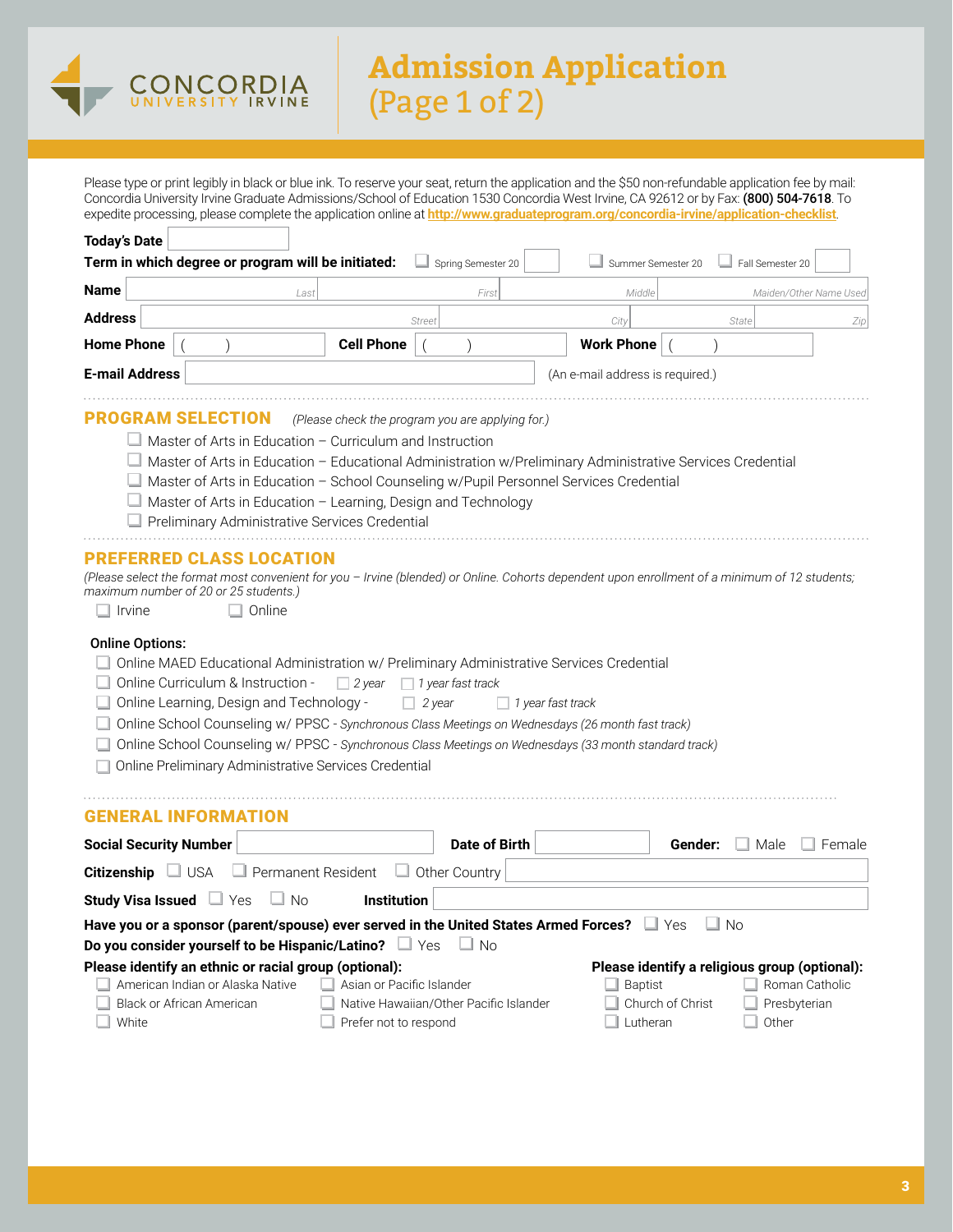

#### Educational History

Please list your highest degree granted below. If your GPA was below a 2.75, please list additional schools as well. In order to be admitted to Concordia, an official transcript from your highest degree granting institution is required. Concordia University will request transcripts on your behalf, but **only if you submit the form on Page 8 before the transcript deadline**.

| 1. College/University Name                                                                                                            |                   |                     |                                       | <b>City</b>                                                                                                                                                                                                                                                                                                                                                                                                          |                     | <b>State</b>                                                                                                                                                                                                                                                                                                                                                                                                                                        |
|---------------------------------------------------------------------------------------------------------------------------------------|-------------------|---------------------|---------------------------------------|----------------------------------------------------------------------------------------------------------------------------------------------------------------------------------------------------------------------------------------------------------------------------------------------------------------------------------------------------------------------------------------------------------------------|---------------------|-----------------------------------------------------------------------------------------------------------------------------------------------------------------------------------------------------------------------------------------------------------------------------------------------------------------------------------------------------------------------------------------------------------------------------------------------------|
| <b>Zip Code</b>                                                                                                                       | <b>Start Date</b> |                     | <b>End Date</b>                       | <b>Degree or Certificate</b>                                                                                                                                                                                                                                                                                                                                                                                         |                     |                                                                                                                                                                                                                                                                                                                                                                                                                                                     |
| <b>Degree Completed?</b> $\Box$ Yes $\Box$ No Major or Program of Study                                                               |                   |                     |                                       |                                                                                                                                                                                                                                                                                                                                                                                                                      |                     |                                                                                                                                                                                                                                                                                                                                                                                                                                                     |
| Is this your Highest Degree? If Yes In No.                                                                                            |                   |                     |                                       |                                                                                                                                                                                                                                                                                                                                                                                                                      |                     |                                                                                                                                                                                                                                                                                                                                                                                                                                                     |
| 2. College/University Name                                                                                                            |                   |                     |                                       | <b>City</b>                                                                                                                                                                                                                                                                                                                                                                                                          |                     | <b>State</b>                                                                                                                                                                                                                                                                                                                                                                                                                                        |
| <b>Zip Code</b>                                                                                                                       | <b>Start Date</b> |                     | <b>End Date</b>                       | <b>Degree or Certificate</b>                                                                                                                                                                                                                                                                                                                                                                                         |                     |                                                                                                                                                                                                                                                                                                                                                                                                                                                     |
| Degree Completed? I Yes No Major or Program of Study                                                                                  |                   |                     |                                       |                                                                                                                                                                                                                                                                                                                                                                                                                      |                     |                                                                                                                                                                                                                                                                                                                                                                                                                                                     |
| 3. College/University Name                                                                                                            |                   |                     |                                       | <b>City</b>                                                                                                                                                                                                                                                                                                                                                                                                          |                     | <b>State</b>                                                                                                                                                                                                                                                                                                                                                                                                                                        |
| <b>Zip Code</b>                                                                                                                       | <b>Start Date</b> |                     | <b>End Date</b>                       | <b>Degree or Certificate</b>                                                                                                                                                                                                                                                                                                                                                                                         |                     |                                                                                                                                                                                                                                                                                                                                                                                                                                                     |
| <b>Degree Completed?</b> $\Box$ Yes $\Box$ No Major or Program of Study                                                               |                   |                     |                                       |                                                                                                                                                                                                                                                                                                                                                                                                                      |                     |                                                                                                                                                                                                                                                                                                                                                                                                                                                     |
| $\Box$ Current $\Box$ Expired<br><b>Tests</b>                                                                                         | Date              |                     |                                       | □ Out of State Certification held                                                                                                                                                                                                                                                                                                                                                                                    |                     | $\Box$ Eligible for Out of State Certification<br>The only test required for admission is the CBEST test and that only applies to Education Administration and School Counseling students. If                                                                                                                                                                                                                                                       |
| you have taken any of the below tests, please indicate the date.                                                                      |                   |                     |                                       |                                                                                                                                                                                                                                                                                                                                                                                                                      |                     |                                                                                                                                                                                                                                                                                                                                                                                                                                                     |
| $\Box$ CBEST (Date):                                                                                                                  |                   |                     | <b>PRAXIS: Single Subject (Date):</b> |                                                                                                                                                                                                                                                                                                                                                                                                                      | <b>MSAT</b> (Date): |                                                                                                                                                                                                                                                                                                                                                                                                                                                     |
| $\Box$ CSET (Date):                                                                                                                   |                   | <b>SSAT (Date):</b> |                                       |                                                                                                                                                                                                                                                                                                                                                                                                                      | GRE/MAT (Date):     |                                                                                                                                                                                                                                                                                                                                                                                                                                                     |
| <b>Current Place of Employment</b>                                                                                                    |                   |                     |                                       |                                                                                                                                                                                                                                                                                                                                                                                                                      |                     |                                                                                                                                                                                                                                                                                                                                                                                                                                                     |
| School                                                                                                                                |                   |                     | <b>District</b>                       |                                                                                                                                                                                                                                                                                                                                                                                                                      | <b>Title</b>        |                                                                                                                                                                                                                                                                                                                                                                                                                                                     |
| <b>Address</b>                                                                                                                        |                   |                     |                                       |                                                                                                                                                                                                                                                                                                                                                                                                                      | <b>Phone</b>        |                                                                                                                                                                                                                                                                                                                                                                                                                                                     |
| <b>Other</b><br>Applying for Financial Aid? $\Box$ Yes<br>Have you been convicted of a felony within the last seven years? $\Box$ Yes |                   | $\Box$ No<br>$\Box$ | <b>Not sure</b>                       | (Forms are available from the Financial Aid Office, Graduate Admissions Office, and at www.cui.edu. See page 6)<br>$\Box$ No<br>If yes, describe in full on a separate sheet of paper including date(s) and disposition of case. A conviction will not necessarily disqualify you from admission.                                                                                                                    |                     |                                                                                                                                                                                                                                                                                                                                                                                                                                                     |
| <b>Nondiscrimination Policy</b>                                                                                                       |                   |                     |                                       |                                                                                                                                                                                                                                                                                                                                                                                                                      |                     |                                                                                                                                                                                                                                                                                                                                                                                                                                                     |
|                                                                                                                                       |                   |                     |                                       | Concordia University does not discriminate on the basis of race, color, national and ethnic origin, sex, or disability in any of its policies,                                                                                                                                                                                                                                                                       |                     | procedures or practices. This includes, but is not limited to, admission, employment, financial aid, educational services, programs and activities.                                                                                                                                                                                                                                                                                                 |
| <b>Certification</b>                                                                                                                  |                   |                     |                                       |                                                                                                                                                                                                                                                                                                                                                                                                                      |                     |                                                                                                                                                                                                                                                                                                                                                                                                                                                     |
| completed a bachelor's degree prior to enrollment.                                                                                    |                   |                     |                                       | I certify that, to the best of my knowledge, the information furnished on this application is true and complete. I agree that, if admitted, I will<br>am not eligible to receive financial aid for any courses taken prior to admission to the graduate program.<br>I certify that I have read the above and that I have completed a bachelor's degree at a regionally accredited college or university or will have |                     | abide by the rules and regulations of Concordia University as given to me by my graduate program and as stated in my program handbook. I<br>also understand that it is my responsibility to review my program handbook after being admitted to the university and to be aware of the policies<br>outlined therein. I also understand that I am not eligible for financial aid unless I am accepted into a post-baccalaureate or graduate program. I |

#### **Student Signature Today's Date**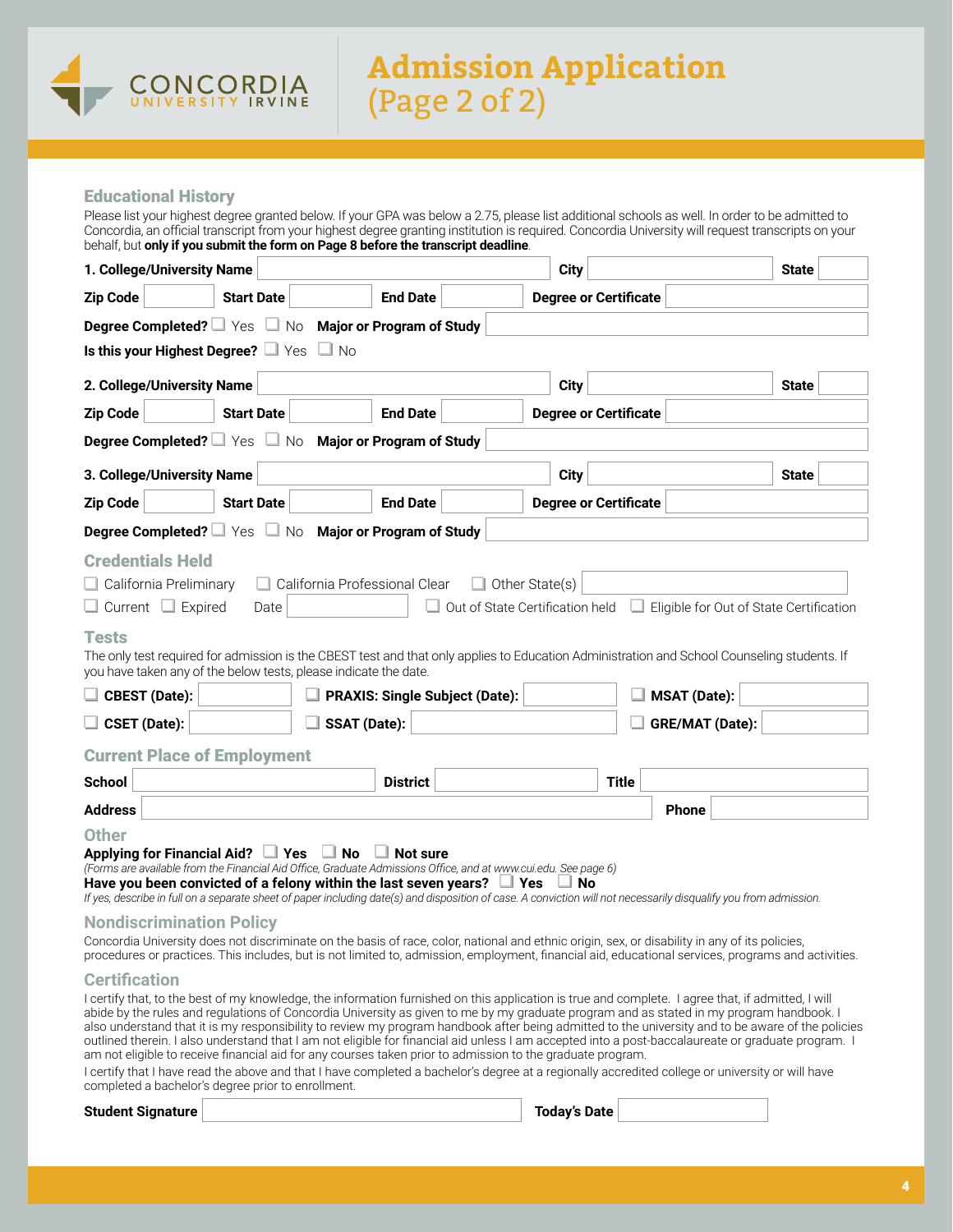

# **Application Fee Payment Form**

Please type or print legibly in black or blue ink. To reserve your seat, return the application and the \$50 non-refundable application fee by fax: (800) 504-7618 or by mail: Concordia University Irvine Graduate Admissions/School of Education 1530 Concordia West Irvine, CA 92612. To expedite processing, please submit your payment online at **[http://www.graduateprogram.](http://www.graduateprogram.org/concordia-irvine/application-checklist) [org/concordia-irvine/application-checklist](http://www.graduateprogram.org/concordia-irvine/application-checklist)**.

Academic program: Master of Arts in Education – Educational Administration w/Administrative Services Credential

 $\Box$  Master of Arts in Education – Curriculum and Instruction

 $\Box$  Master of Arts in Education – School Counseling w/Pupil Personnel Services Credential

 $\Box$  Master of Arts in Education – Learning, Design and Technology

 $\Box$  Preliminary Administrative Services Credential (PASC)

#### TO PAY BY CREDIT CARD:

- Please use this section to pay your \$50 non-refundable application fee.
- Fill out this section only and fax it to (800) 504-7618 or mail this form to Concordia University Irvine Graduate Admissions/School of Education 1530 Concordia West Irvine, CA 92612
- Contact the Graduate Information Office at (714) 984-0146 to pay by phone.

| Name on Card                     |                         |                        |                                                                                                                           |
|----------------------------------|-------------------------|------------------------|---------------------------------------------------------------------------------------------------------------------------|
| <b>Cardholder Address</b>        |                         |                        |                                                                                                                           |
| <b>City</b>                      |                         | <b>State</b>           | <b>Zip Code</b>                                                                                                           |
| Master Card<br><b>Card Type</b>  | Discover<br>$\Box$ amex | ∟l Visa                | <b>Amount: \$50.00</b>                                                                                                    |
| <b>Card Number</b>               |                         | <b>Expiration Date</b> | <b>CVV/Security Code</b>                                                                                                  |
| <b>Signature</b>                 |                         | <b>Printed Name</b>    |                                                                                                                           |
| <b>Telephone Number of payee</b> |                         |                        |                                                                                                                           |
|                                  |                         |                        | (in case there is a problem processing the transaction and we need to contact the card holder for additional information) |

- Fill out this section only and fax it to (800) 504-7618 then mail this form and your personal check to Concordia University Irvine Graduate Admissions/School of Education 1530 Concordia West Irvine, CA 92612.
- Please make checks payable to: CONCORDIA UNIVERSITY.

| <b>Student Name</b> | <b>Student Signature</b> |  |
|---------------------|--------------------------|--|
|---------------------|--------------------------|--|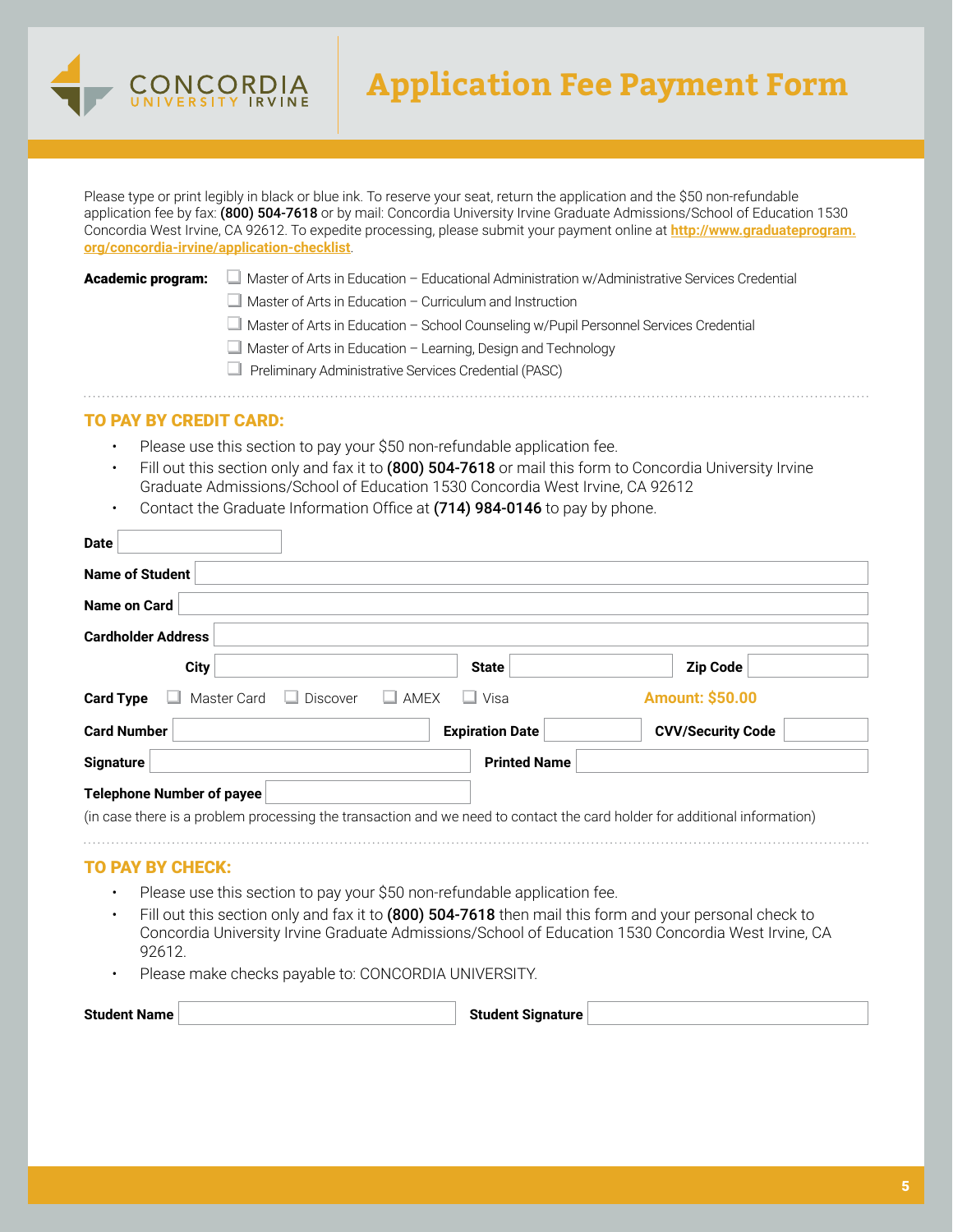

#### **If you plan on using Financial Aid to assist in the payment of tuition, you must complete the following steps:**

- **1** If you do not already have one, **Obtain a FSA ID**: Go to **<https://fsaid.ed.gov/npas/index.htm>**. Supply your name (as it appears on your Social Security Card), Social Security number, date of birth and either an e-mail or street address to which you want the FSA ID sent.
- **2 Complete the 2022-2023 Free Application for Federal Student Aid (FAFSA) online at <www.fafsa.gov>**. Be sure to complete all sections of the FAFSA and include our school code and name in the appropriate box(es) on the FAFSA your information will be sent to Concordia University. Our school code is: Concordia University, CA federal code #013885.

Once all of these steps have been completed **and you are accepted (or conditionally accepted) to the graduate program** and registered for classes, the Financial Aid Office will review your information and determine your eligibility for financial aid. You will then receive a financial aid award notification via your eagles email from the Concordia Financial Aid Office. You will need to accept the full or partial amount or decline each offer in My Records. The offer of financial aid becomes official only upon receipt of the electronic acceptance. New students accepting financial aid must complete Loan Entrance Counseling and sign your Master Promissory Note (MPN). Note: If you are accepted after the first day of classes, you will be ineligible for aid until the next term.

**Students must apply for financial aid annually.** The 2022-2023 academic and financial aid year begins with May 2022 courses. The 2022-2023 FAFSA and financial aid application are available online. The financial aid year will start over with May 2023 courses.

# **Questions? Contact Nicolas Avila at [nicolas.avila@cui.edu](mailto:nicolas.avila%40cui.edu?subject=)**

#### TEACHER LOAN FORGIVENESS PROGRAM

The Teacher Loan Forgiveness Program is intended to encourage individuals to enter and continue in the teaching profession. If you meet certain qualifications, you may be eligible for forgiveness on Direct Subsidized and Unsubsidized Loans and your Subsidized and Unsubsidized Federal Direct Loans. This is a separate, federal program. The U.S. Department of Education will determine your eligibility for this program. To verify your eligibility you must call 1-800-4-FED-AID or visit **[https://studentaid.](https://studentaid.ed.gov/sa/repay-loans/forgiveness-cancellation/teacher) [ed.gov/sa/repay-loans/forgiveness-cancellation/teacher](https://studentaid.ed.gov/sa/repay-loans/forgiveness-cancellation/teacher)** for more information.

**This is not a Concordia University Irvine program.**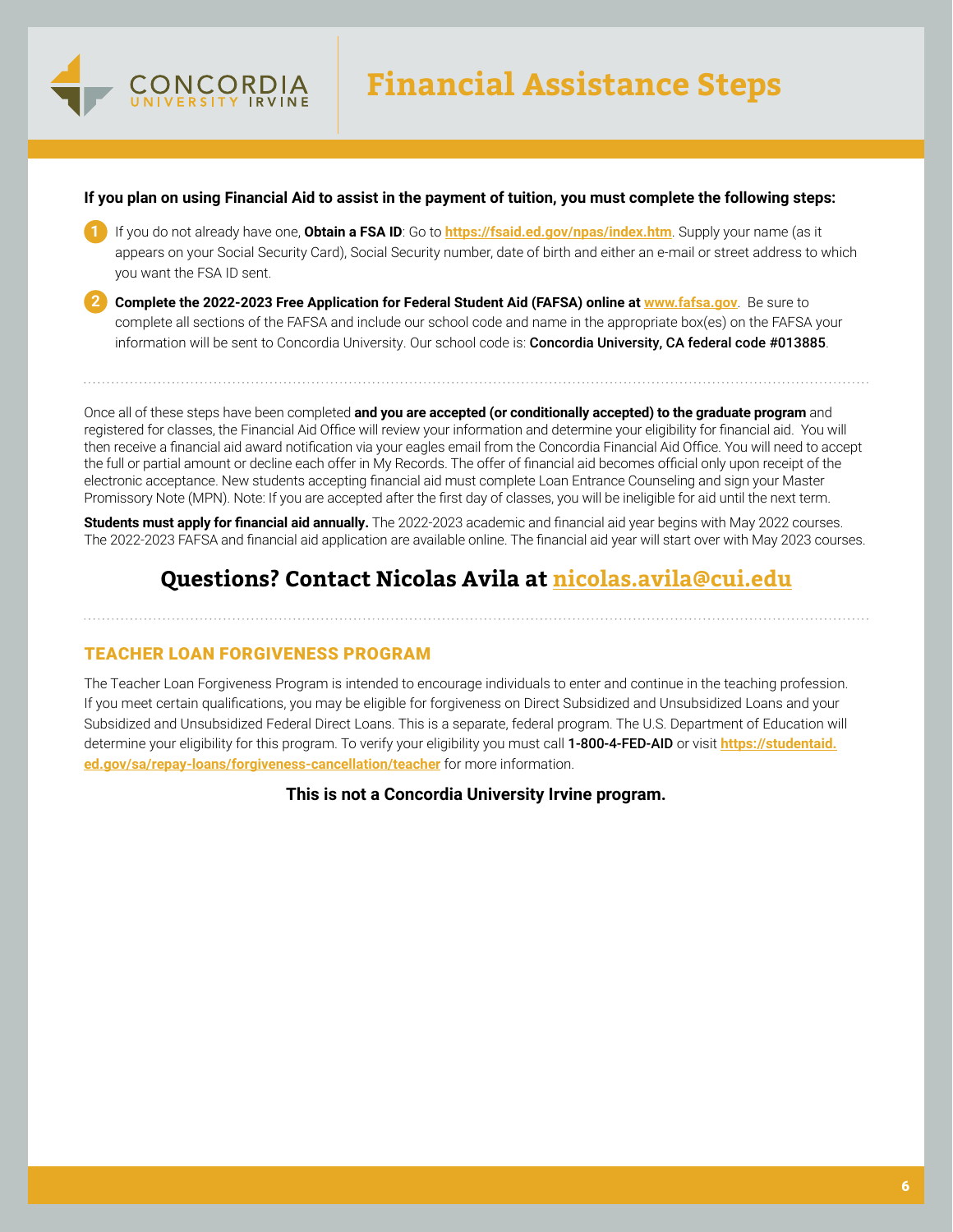

If you have been accepted into the Master's program and submitted your 2022-2023 Federal Aid application (FAFSA), please contact financial aid at (949) 214-3066 for information on your financial aid eligibility. You may be responsible for full or partial class payment depending on your aid package. Upon registration, you will be mailed a bill with payment instructions.

### PAYMENTS

Payments can be mailed in, made in person or online. We accept cash, check and e-check, money order, and cashier's check. Credit and Debit card payments will no longer be accepted as of July 1, 2016.

### PAYMENT PLANS

As an alternative to a direct payment by cash or check Concordia University Irvine is pleased to present our Undergraduate and Graduate students and families with the TuitionPay Monthly Payment Plans, administered by Sallie Mae.

TuitionPay is an interest-free and debt-free way to spread tuition payments over a number of months instead of in lump sum payments. You will also save on interest charges by reducing the need to borrow student loans. TutionPay offers plans to pay one semester at a time or the entire academic year.

Visit **[www.cui.edu/studentlife/financial-aid](http://www.cui.edu/studentlife/financial-aid)** for more information and to enroll in a payment plan.

If you have questions on the amount to budget on the TuitionPay program, please contact the Bursar's Office at (949) 214-3075 or by email at **[studentaccounts@cui.edu](mailto:studentaccounts%40cui.edu?subject=)**.

### REFUND POLICY:

| Week 1: | Add/drop classes without penalty |  |
|---------|----------------------------------|--|
|         |                                  |  |

- Week 2: 72% Refund; 28% Prorated Tuition
- Week 3: 65% Refund; 35% Prorated Tuition
- Week 4: 58% Refund; 42% Prorated Tuition
- Weeks 5: 40% Refund; 60% Prorated Tuition

Weeks 6-8: No Refunds

### REFUNDS DUE TO DROPPED COURSES OR WITHDRAWAL

Students dropping courses within the refund period may be eligible for a tuition refund in accordance with the University's fee schedule and refund procedures. Please contact the Bursar's office for further information. Concordia University's refund policy is determined by a weekly percentage until the 60 percent or greater point in the semester is reached. The student is responsible for paying any outstanding charges to the university. It is the student's responsibility to officially drop a class if he/she decides not to attend. To officially drop a course, you must email your academic advisor and/or contact the registrar's office.

| Academic Advisor (Admin/Counseling) | Jamie Briner  | jamie.briner@cui.edu  | (949) 214-3541 |
|-------------------------------------|---------------|-----------------------|----------------|
| Academic Advisor (C&I/Ed Tech)      | Brenna Travis | brenna.travis@cui.edu | (949) 214-3536 |
| Bursar's Office                     | Edgar Lopez   | edgar.lopez@cui.edu   | (949) 214-3073 |
| Registrar's Office                  |               | registrar@cui.edu     | (949) 214-3079 |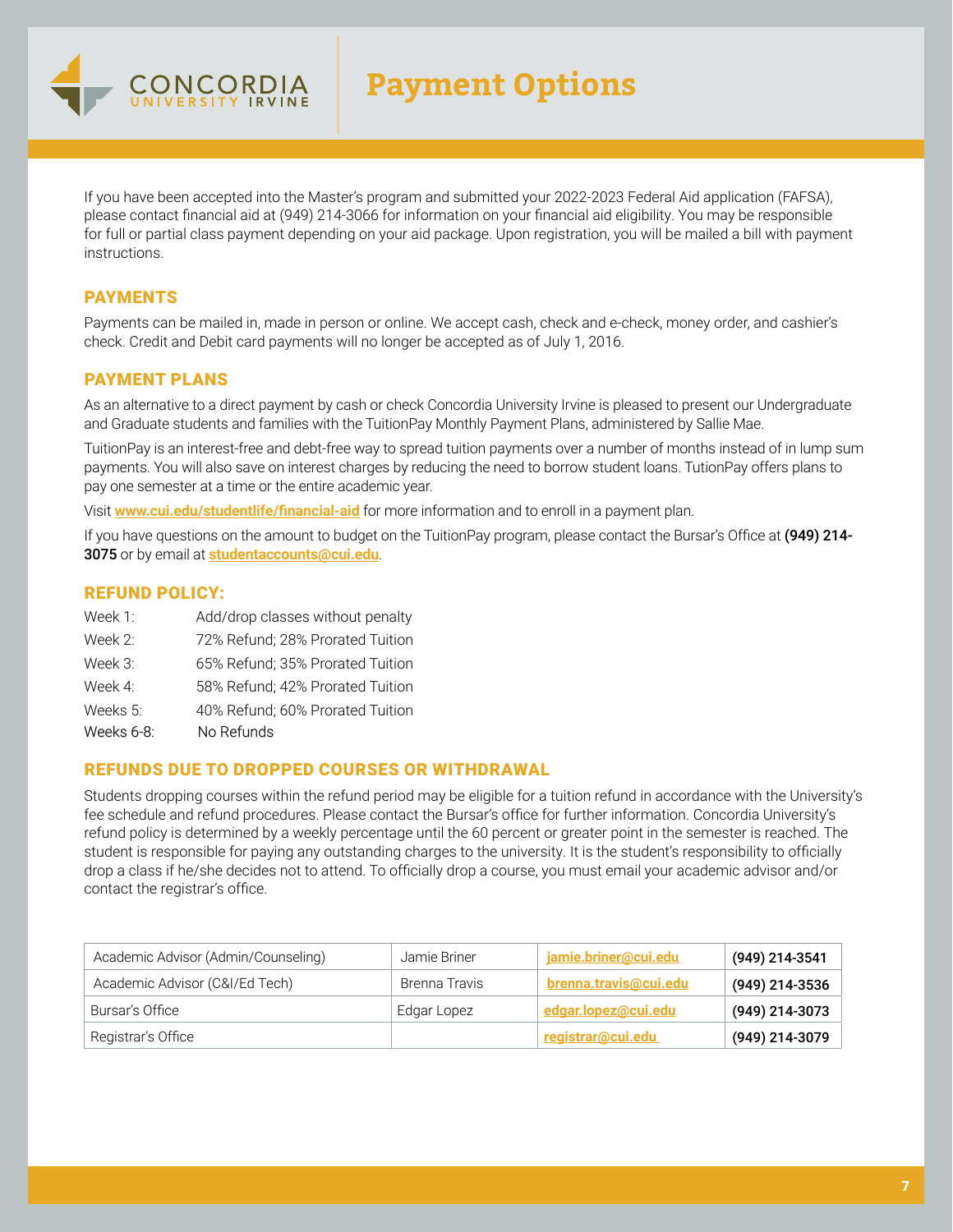

Concordia University requires an official transcript from your highest degree granting institution. Applicants must hold a valid bachelor's degree or higher from a regionally accredited institution. Follow the guidelines below to request your transcript.

### TO ORDER TRANSCRIPTS:

There are multiple ways to request transcripts, and each college or university will have their own process.

Typically, the easiest way to order official transcripts is:

- **1** Contact the Registrar's office at your previously attended school, either by phone, email, or through your university's website.
- **2** Submit a transcript request following that school's procedures. Most colleges and universities have an online request service, but some institutions may require a signature or other official request in writing.

NOTE: Many colleges and universities charge a small fee for official transcripts.

- **3** It can often take several days for a transcript request to be processed. When your transcripts are received, the Graduate Information Office will contact you, but if you have not received confirmation within 14 days, please contact us at (714) 984-0146.
- **4** Please email any unofficial transcript copies you have to your enrollment advisor. This will allow Concordia University to expedite your file to the review process.

### **CUI accepts either electronic/PDF official transcripts or a sealed/hard copy official transcript.**

### **Please have your sealed, official transcripts mailed to:**

Concordia University Irvine Graduate Admissions/School of Education 1530 Concordia West Irvine, CA 92612

### **Please have your PDF/electronic official transcript sent directly to:**

**[gradadmissions@cui.edu](mailto:gradadmissions%40cui.edu?subject=)**

*Remember: An admission decision cannot be made until all transcripts are received.*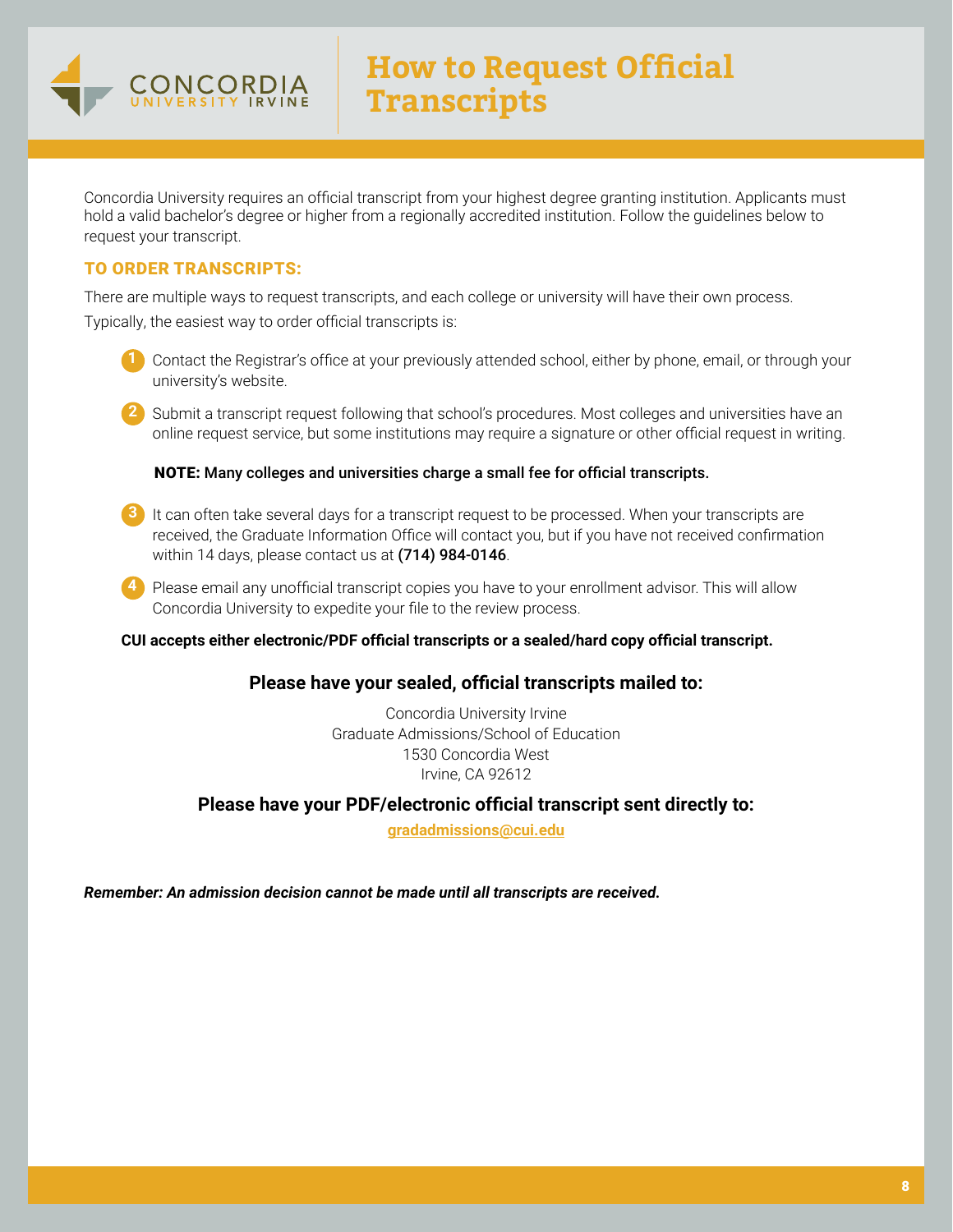

The Commission on Teacher Credentialing in California (CTC) requires all Administrative Credential program students to verify their years of experience on district or employing agency letterhead and signed by the superintendent, assistant superintendent, director of personnel, director of human resources, or designated staff member. The school or designated staff member other than the applicant must verify all experience.

Concordia University Irvine - School of Education is required to have the official letter verifying student experience in the student file kept in the Credentialing Office. To be considered an official VOE, the letter must be sent directly from the school district to **[gradadmissions@cui.edu](mailto:gradadmissions%40cui.edu?subject=)**, or directly to an enrollment advisor. Applicants can also forward an email thread with the VOE attached confirming the VOE initially came from the district to an enrollment advisor.

### **The Letter of Verification must be printed on School or District letterhead and include the following:**

- **1** Applicant's full name
- **2** Current place of employment; district, city, state
- **3** Dates (Month/Year) of full-time employment
- **4** Prior teaching experience and schools served
- **5** Area or subject(s) taught
- **6** Superintendent, assistant superintendent, director of personnel, director of human resources, or designated staff member signature in ink with date. Please include printed name. Electronic signatures cannot be accepted.
- **7** The following two (2) questions also need to be answered:

a) Has the applicant completed **two years** of full-time successful teaching or counseling in public, nonpublic, or private school for admission into the Preliminary Administrative Services Credential/ Master of Arts in Educational Administration program? **\*Substitute or part-time service does not apply.**

b) Has the applicant completed **five years** of full-time successful teaching or counseling in public, nonpublic, or private school of equivalent status, and hold a valid California Clear Credential required to file for the Preliminary Administrative Services Credential? **\*Substitute or part-time service does not apply.** 

### *Please email your official letter to:*

**[gradadmissions@cui.edu](mailto:gradadmissions%40cui.edu?subject=)** or **[kcook@graduateprogram.org](mailto:kcook%40graduateprogram.org?subject=)**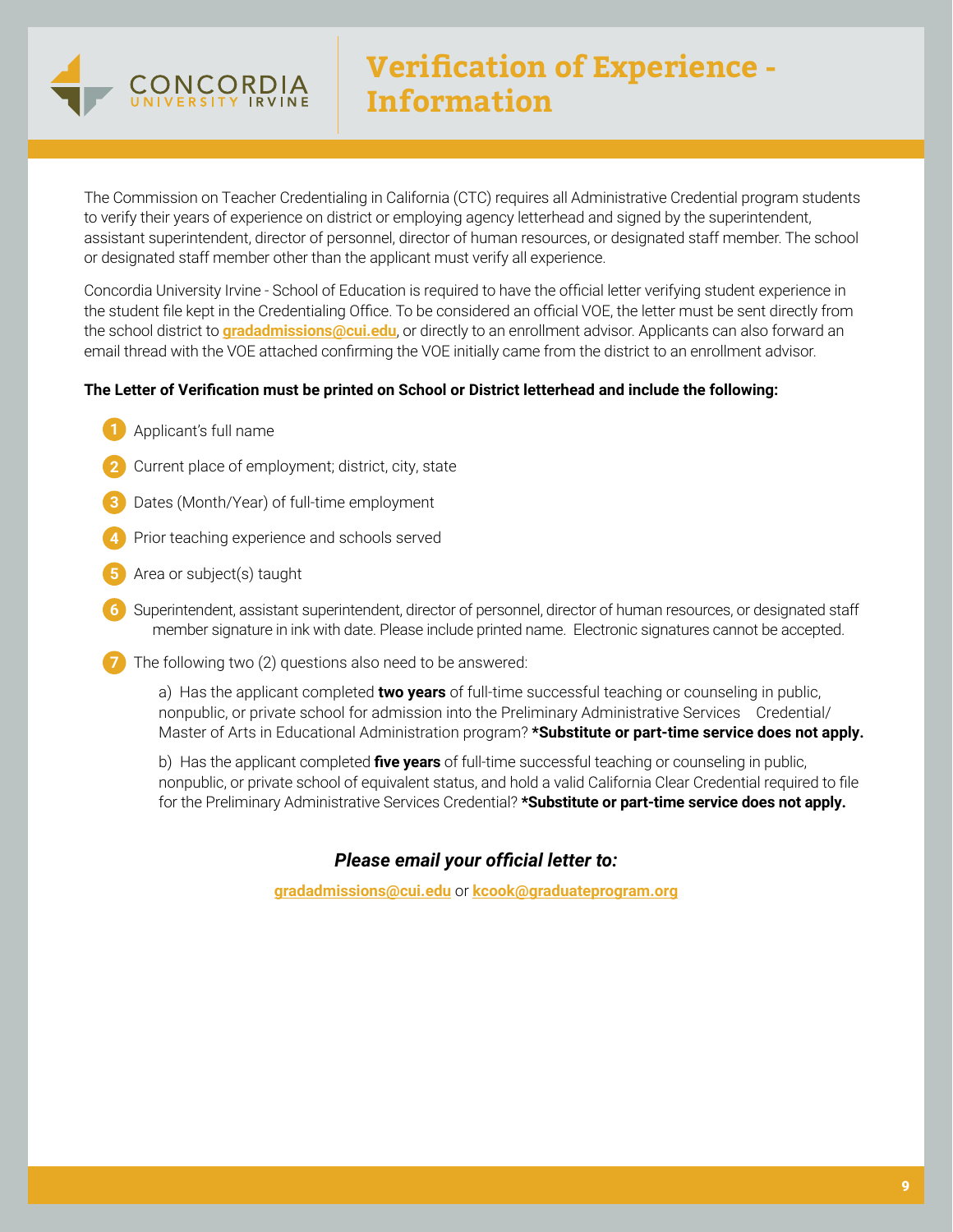

# **ACSA Free 2022-2023 School Year Membership Application (Admin Applicants Only)**

### **2022-2023 Academic School Year**

| <b>Name</b>                   |                                | First                                                                                                                             |                 | M.I. |             |                                 | Last |
|-------------------------------|--------------------------------|-----------------------------------------------------------------------------------------------------------------------------------|-----------------|------|-------------|---------------------------------|------|
| <b>Position/Title</b>         |                                |                                                                                                                                   |                 |      |             |                                 |      |
|                               |                                |                                                                                                                                   |                 |      |             |                                 |      |
| <b>Business</b>               |                                |                                                                                                                                   |                 |      |             |                                 |      |
| <b>District</b>               |                                |                                                                                                                                   | <b>School</b>   |      |             |                                 |      |
| <b>Address</b>                |                                |                                                                                                                                   |                 |      | <b>City</b> |                                 |      |
| <b>State</b>                  | <b>ZIP</b>                     | Work Phone   (                                                                                                                    |                 |      |             | <b>Extension</b>                |      |
|                               |                                |                                                                                                                                   |                 |      |             |                                 |      |
| <b>Home</b>                   |                                |                                                                                                                                   |                 |      |             |                                 |      |
| <b>Address</b>                |                                |                                                                                                                                   |                 |      | <b>City</b> |                                 |      |
| <b>State</b>                  | <b>ZIP</b>                     | <b>Home Phone</b>                                                                                                                 |                 |      |             | Cell Phone                      |      |
|                               | Preferred Mailing Address Home | $\Box$ School                                                                                                                     | $\Box$ District |      |             |                                 |      |
|                               |                                | Check here is you wish to view ACSA publications online only.                                                                     |                 |      |             |                                 |      |
| Fax No.                       |                                | <b>Work Email Address</b>                                                                                                         |                 |      |             |                                 |      |
| <b>Personal Email Address</b> |                                |                                                                                                                                   |                 |      |             | <b>Date Credential Expected</b> |      |
|                               |                                |                                                                                                                                   |                 |      |             |                                 |      |
|                               |                                | NOTE: Individuals employed in positions designated as management or supervisory are eligible only for Regular Membership in ACSA. |                 |      |             |                                 |      |

### **Limitations**

**NOTE:** A change of employment designation to administrative or supervisory will result in a membership type and dues change. Student members do not have voting privileges, and are not eligible to serve as ACSA officers, directors, or committee members, nor are they eligible for Professional Legal Services. Qualifying members may remain in the Student category a maximum of four years. Beyond that a change in membership type and dues will result.

Concordia University Irvine will pay the ACSA membership fee for all new registered students starting the Master's of Arts in Education: Educational Administration program and Preliminary Administrative Services Credential program for the 2022-2023 school year. Membership will begin in September 2022 and will expire on June 30, 2023.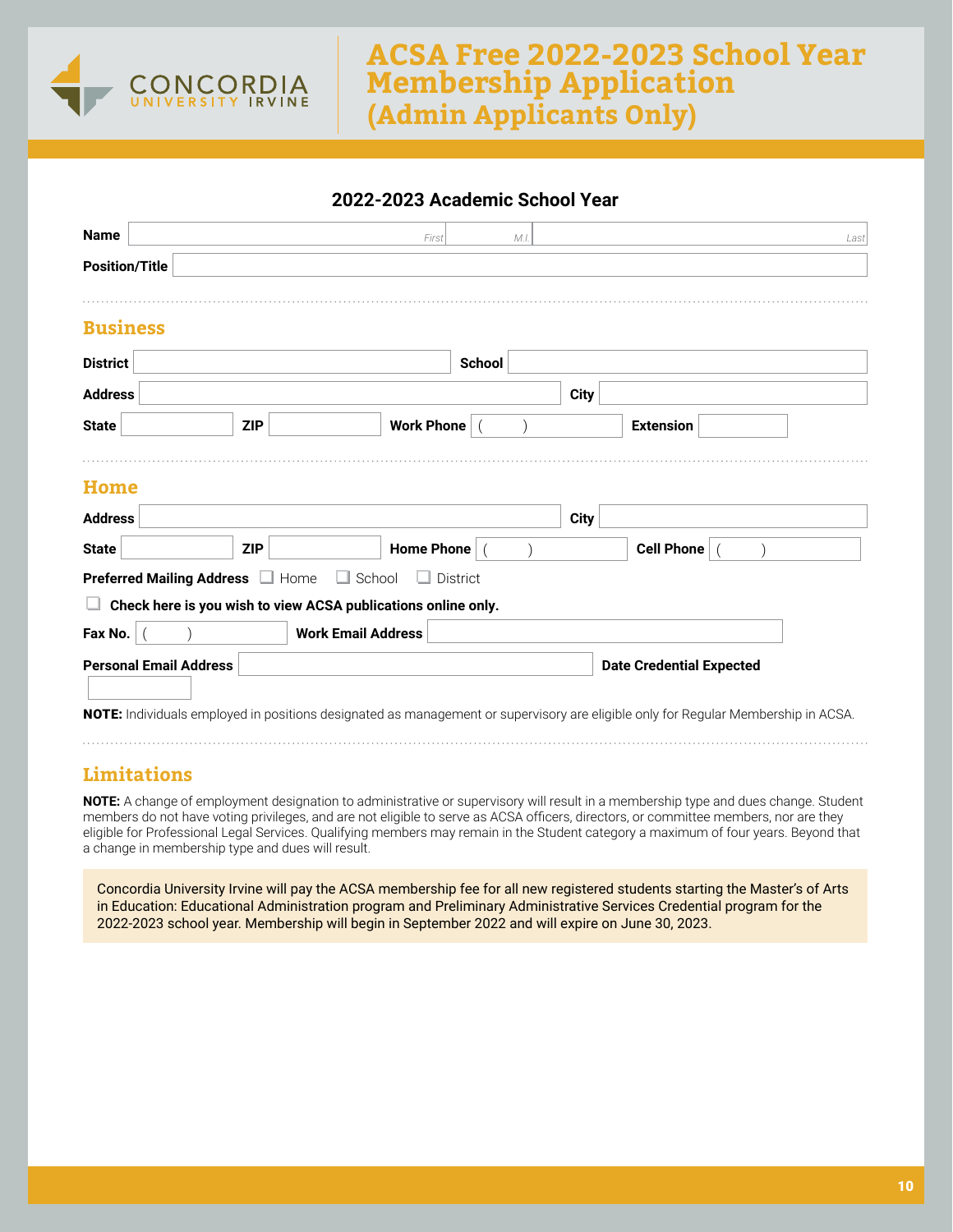

Experienced educators who aspire to become the next generation of school leaders embodying the values of 21st century learning.

### **What you Learn**

The program integrates the knowledge, skills, and competencies necessary to become highly accomplished professionals and outstanding leaders of public and non-public educational institutions, including the ability to be proactive and decisive with a moral and ethical commitment to the organization's mission, the cognitive and communication skills necessary to facilitate meaningful change and flexibility in using decision-making and motivational strategies for effective stewardship of time, resources, and personnel. Students will learn how to collaborate, communicate, think critically, and creatively lead the schools of tomorrow.

### **How you Learn**

**Blended Option:** This is a blended cohort program offered on the Irvine campus. Each term, cohorts will complete one course every eight weeks. Three of the 8 content courses will meet face-to-face from 4:30-8:30 p.m. during weeks 1, 3, 5 and 7. The additional five content courses will participate online asynchronously during which candidates actively engage with each other through an online learning management system, complete assignments, participate in online discussions, and collaborate on group activities. There are three mandatory Saturday symposiums during the program that take place from 8 a.m. to 12 p.m. on campus in Irvine (for local residents) and virtually (for students outside of a 70-mile radius to campus). Practicum courses will take place concurrently with your content courses in order to accelerate your completion time. All students must have access to a computer with high quality internet connection and Microsoft Office software (i.e., Word and PowerPoint).

**Online Option:** This is an online cohort program. Each term, cohorts will complete one content course and a practicum every eight weeks, with the exception of one term where students will complete two content courses. Classes will meet online synchronously for three of the five content courses with live virtual sessions during weeks 1, 3, 5 and 7. The additional five content courses will participate online asynchronously. There are three mandatory Saturday symposiums during the program that take place on campus in Irvine (for local residents) and virtually (for students outside of a 70-mile radius to campus) from 8 a.m. to 12 p.m. Practicum courses will take place concurrently with your content courses in order to accelerate your completion time. All online students must have access to a computer with high quality internet connection and Microsoft Office software (i.e., Word and PowerPoint). Online synchronous students must have a web camera and a microphone.

# **Career Outcomes**

Upon completion of the program, students will earn a Master of Arts in Education: Educational Administration and be prepared for the California Administrator Performance Assessment through content and experiences embedded in the Administrative program. Possible career opportunities include: Principal, Assistant Principal, and District Administrator.

# **Prerequisites**

In addition to the admission requirements for a graduate degree in the School of Education, the following are prerequisites for admission to the Education Administration program. (1) Documentation of at least two years of successful teaching or counseling experience. (2) A valid clear CA teaching credential or PPS credential. (3) Original CBEST or Verified copy of your CBEST.

# **Course List**

| <b>Core Curriculum</b>      | <b>EDUA 516</b> | Instructional & Transformational Leadership                                                    | 3 Units |                     |  |
|-----------------------------|-----------------|------------------------------------------------------------------------------------------------|---------|---------------------|--|
|                             | <b>EDUA 517</b> | Curriculum Design & Evaluation                                                                 | 3 Units |                     |  |
|                             | <b>EDUA 556</b> | Legal & Political Aspects in Education                                                         | 3 Units |                     |  |
|                             | <b>EDUA 557</b> | Human Resources                                                                                | 3 Units |                     |  |
|                             | <b>EDUA 558</b> | <b>Financial Resources</b>                                                                     | 3 Units | <b>Total Hours:</b> |  |
|                             | <b>EDUA 561</b> | Analyzing Data to Inform School Improvement & Promote<br>Equity (CalAPA Leadership Experience) | 3 Units | 24 Units            |  |
|                             | <b>EDUA 562</b> | <b>Facilitating Communities of Practice</b><br>(CalAPA Leadership Experience)                  | 3 Units |                     |  |
|                             | <b>EDUA 563</b> | Supporting Teacher Growth (CalAPA Leadership Experience)                                       | 3 Units |                     |  |
| <b>Fieldwork Experience</b> | <b>EDUA 590</b> | Administrative Practicum                                                                       | 3 Units | <b>Total Hours:</b> |  |
|                             | <b>EDUA 591</b> | Advanced Administrative Practicum                                                              | 3 Units | 6 Units             |  |

NOTE: All courses are listed in numerical order. They are not listed in the order in which they will be offered. All courses subject to change. Each practicum has a three term duration (EDUA 590A, 590B, 590C and EDUA 591A, 591B, 59JC). The units and the final grade are only posted to the third term. There is a fee for each practicum.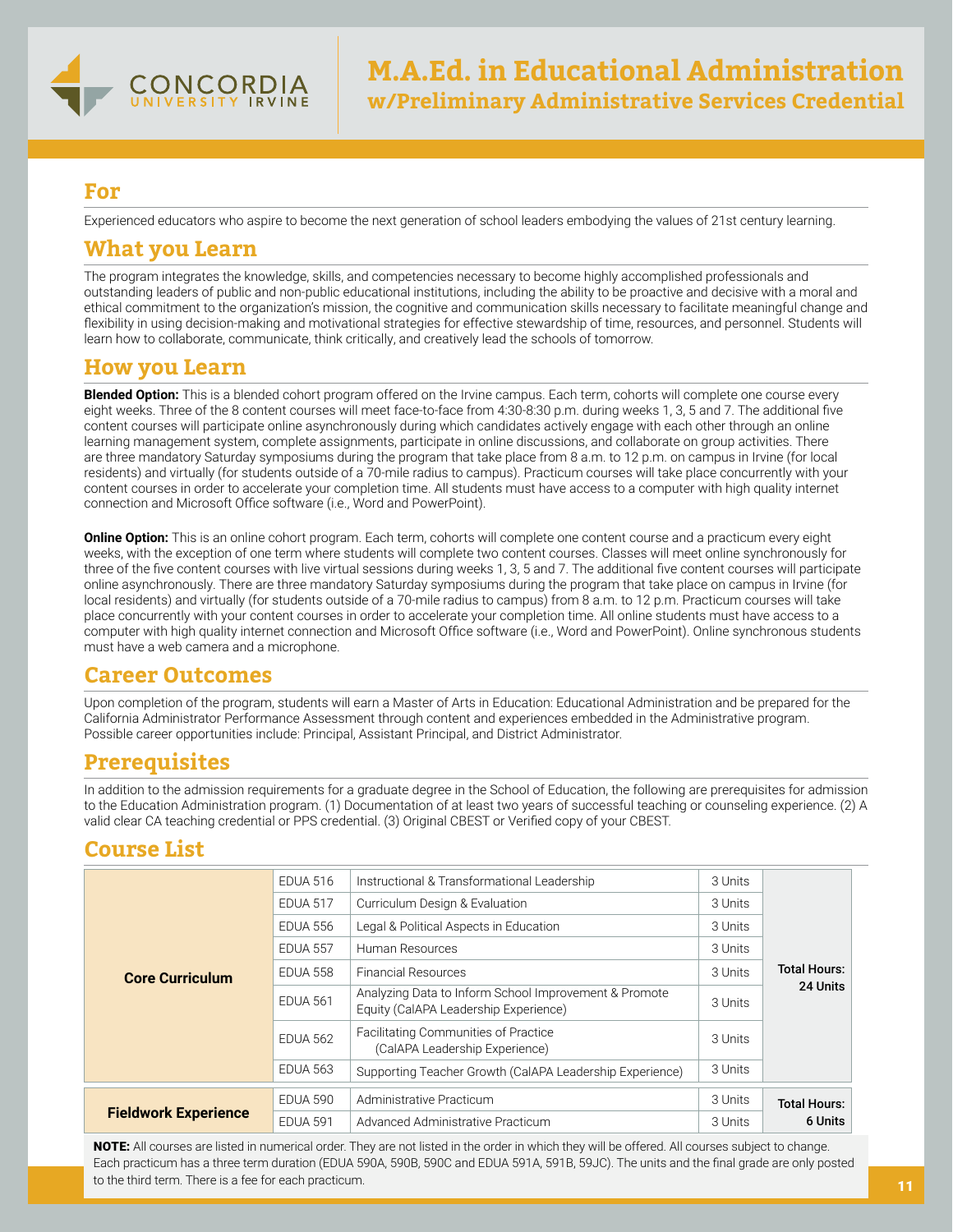

Experienced educators who aspire to become the next generation of school leaders embodying the values of 21st century learning.

### **What you Learn**

The program integrates the knowledge, skills, and competencies necessary to become highly accomplished professionals and outstanding leaders of public and non-public educational institutions, including the ability to be proactive and decisive with a moral and ethical commitment to the organization's mission, the cognitive and communication skills necessary to facilitate meaningful change and flexibility in using decision-making and motivational strategies for effective stewardship of time, resources, and personnel. Students will learn how to collaborate, communicate, think critically, and creatively lead the schools of tomorrow.

# **How you Learn**

**Blended Option:** This is a blended cohort program offered on the Irvine campus. Each term, cohorts will complete one course and a practicum every eight weeks. Three of the six content courses will meet face-to-face from 4:30-8:30 p.m. during weeks 1, 3, 5 and 7. The other three courses will meet online asynchronously during which candidates actively engage with each other through reflective thought, shared experiences, and peer collaboration. There are three mandatory Saturday symposiums during the program that take place from 8 a.m. to 12 p.m. on campus in Irvine (for local residents) and virtually (for students outside of a 70-mile radius to campus). Your practicum courses will take place concurrently with your other courses in order to accelerate your completion time. All students must have access to a computer with high quality internet connection and Microsoft Office software (i.e., Word and PowerPoint).

**Online Option:** This is an online cohort program. Each term, cohorts will complete one course and a practicum every eight weeks. Classes will meet online synchronously for three of the six content courses with live virtual sessions during weeks 1, 3, 5 and 7. The additional 3 content courses will meet online asynchronously. Your practicum courses will take place concurrently with your other courses in order to accelerate your completion time. There are three mandatory Saturday symposiums during the program that take place from 8 a.m. to 12 p.m. on campus in Irvine (for local residents) and virtually (for students outside of a 70-mile radius to campus). All online students must have access to a computer with high quality internet connection and Microsoft Office software (i.e., Word and PowerPoint). Online synchronous students must have a web camera and a microphone.

# **Career Outcomes**

Upon completion of the program, students will be prepared for the California Administrator Performance Assessment through content and experiences embedded in the Administrative program. Possible career opportunities include: Principal, Assistant Principal, and District Administrator.

# **Prerequisites**

In addition to the admission requirements for a graduate degree in the School of Education, the following are prerequisites for admission to the Preliminary Administrative Services Credential (PASC) program. (1) Documentation of at least two years of successful teaching or counseling experience. (2) A valid CA clear teaching credential or PPS credential. (3) Original CBEST or Verified copy of your CBEST.

# **Course List**

| <b>Core Curriculum</b>      | <b>EDUA 556</b> | Legal and Political Aspects in Education                                                       | 3 Units |                                 |
|-----------------------------|-----------------|------------------------------------------------------------------------------------------------|---------|---------------------------------|
|                             | <b>EDUA 557</b> | Human Resources                                                                                | 3 Units |                                 |
|                             | <b>EDUA 558</b> | <b>Financial Resources</b>                                                                     | 3 Units |                                 |
|                             | <b>EDUA 561</b> | Analyzing Data to Inform School Improvement &<br>Promote Equity (CalAPA Leadership Experience) | 3 Units | <b>Total Hours:</b><br>18 Units |
|                             | <b>EDUA 562</b> | <b>Facilitating Communities of Practice</b><br>(CalAPA Leadership Experience)                  | 3 Units |                                 |
|                             | <b>EDUA 563</b> | Supporting Teacher Growth<br>(CalAPA Leadership Experience)                                    | 3 Units |                                 |
|                             | <b>EDUA 590</b> |                                                                                                | 3 Units |                                 |
| <b>Fieldwork Experience</b> |                 | Administrative Practicum                                                                       |         | <b>Total Hours:</b>             |
|                             | <b>EDUA 591</b> | Advanced Administrative Practicum                                                              | 3 Units | 6 Units                         |

*Note: Each practicum has a three term duration (EDUA 590A, 590B, 590C and EDUA 591A, 591B, 591C). The units and the final grade are only posted to the third term. There is a fee for each practicum.*

NOTE: All courses are listed in numerical order. They are not listed in the order in which they will be offered. All courses subject to change.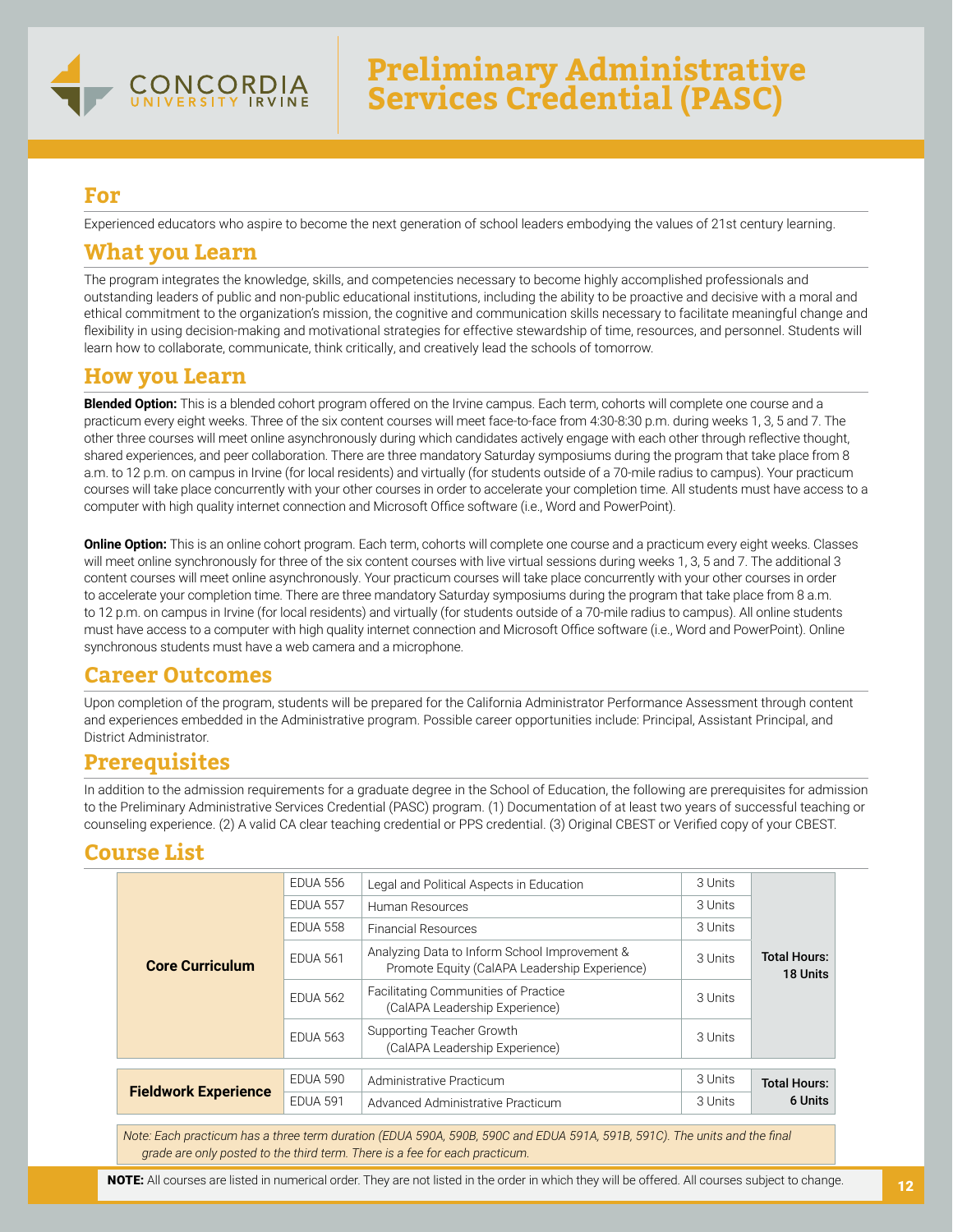

Educators who wish to advance in their pursuit of emerging best-practices for teaching based on current research, innovative technology integration, and cutting-edge classroom strategies.

# **What you Learn**

This program offers candidates the opportunity to develop the skills and mindset indicative of innovative educational leaders. An enhanced understanding of teaching and learning in a digital and global world will transform candidates' skills in utilizing curriculum design to produce rich and meaningful instruction. Educators will be shaped and prepared to positively impact their schools and communities through active learning and reflection.

# **How you Learn**

**Online Option:** This is an asynchronous online cohort program. Students will engage in coursework through an online learning management system, complete assignments, participate in online discussions, and collaborate on group activities. For the two year track, students will complete one 3-unit course every 8 weeks. For the one year accelerated track, students will complete two 3-unit courses every 8 weeks. All online students must have access to a computer with a strong internet connection and Microsoft Office: both Word and PowerPoint. This program is built with busy educators in mind and combines the benefits of a supportive cohort approach and a flexible learning environment.

### **Career Outcomes**

Upon successful completion of the program, candidates will earn a Master of Arts in Education: Curriculum and Instruction degree. Possible career opportunities include:

- Educator or Department Leaders District Liaisons
- Curriculum Specialists State Representatives
- 
- 
- 
- Instructional Coaches Higher-Education Professors

# **Prerequisites**

Applicants must meet the admission requirements for a graduate degree in the school of Education. This program is opened to credentialed and non-credential individuals.

### **Course List**

| <b>Core Curriculum</b>                             | <b>EDU 515</b> | Instructional Leadership                            | 3 Units |                                 |
|----------------------------------------------------|----------------|-----------------------------------------------------|---------|---------------------------------|
|                                                    | <b>EDU 520</b> | Curriculum Design & Assessment                      |         | <b>Total Hours:</b><br>9 Units  |
|                                                    | <b>EDU 550</b> | Educational Discourses: Change & Reform             | 3 Units |                                 |
|                                                    |                |                                                     |         |                                 |
|                                                    | <b>EDU 586</b> | <b>Educational Technology</b>                       | 3 Units |                                 |
|                                                    | <b>EDU 524</b> | Coping with Stress & Violence in Today's Classrooms | 3 Units | <b>Total Hours:</b><br>15 Units |
| <b>Curriculum and</b><br><b>Instruction Strand</b> | <b>EDU 542</b> | School, Community, & Diverse Family Structures      | 3 Units |                                 |
|                                                    | <b>EDU 547</b> | Brain-based Teaching & Learning                     | 3 Units |                                 |
|                                                    | <b>EDU 595</b> | Developing Character and Ethics                     | 3 Units |                                 |
|                                                    |                |                                                     |         |                                 |
| <b>Capstone Experience</b>                         | <b>EDU 580</b> | <b>Educational Research</b>                         | 3 Units |                                 |
|                                                    |                | Capstone Project                                    |         | <b>Total Hours:</b>             |
|                                                    | <b>EDR 605</b> | (Prerequisite: EDU 580)                             | 3 Units | 6 Units                         |
|                                                    |                |                                                     |         |                                 |

#### **Master's Degree Total Hours: 30 Semester Hours**

NOTE: All courses are listed in numerical order. They are not listed in the order in which they will be offered. All courses subject to change.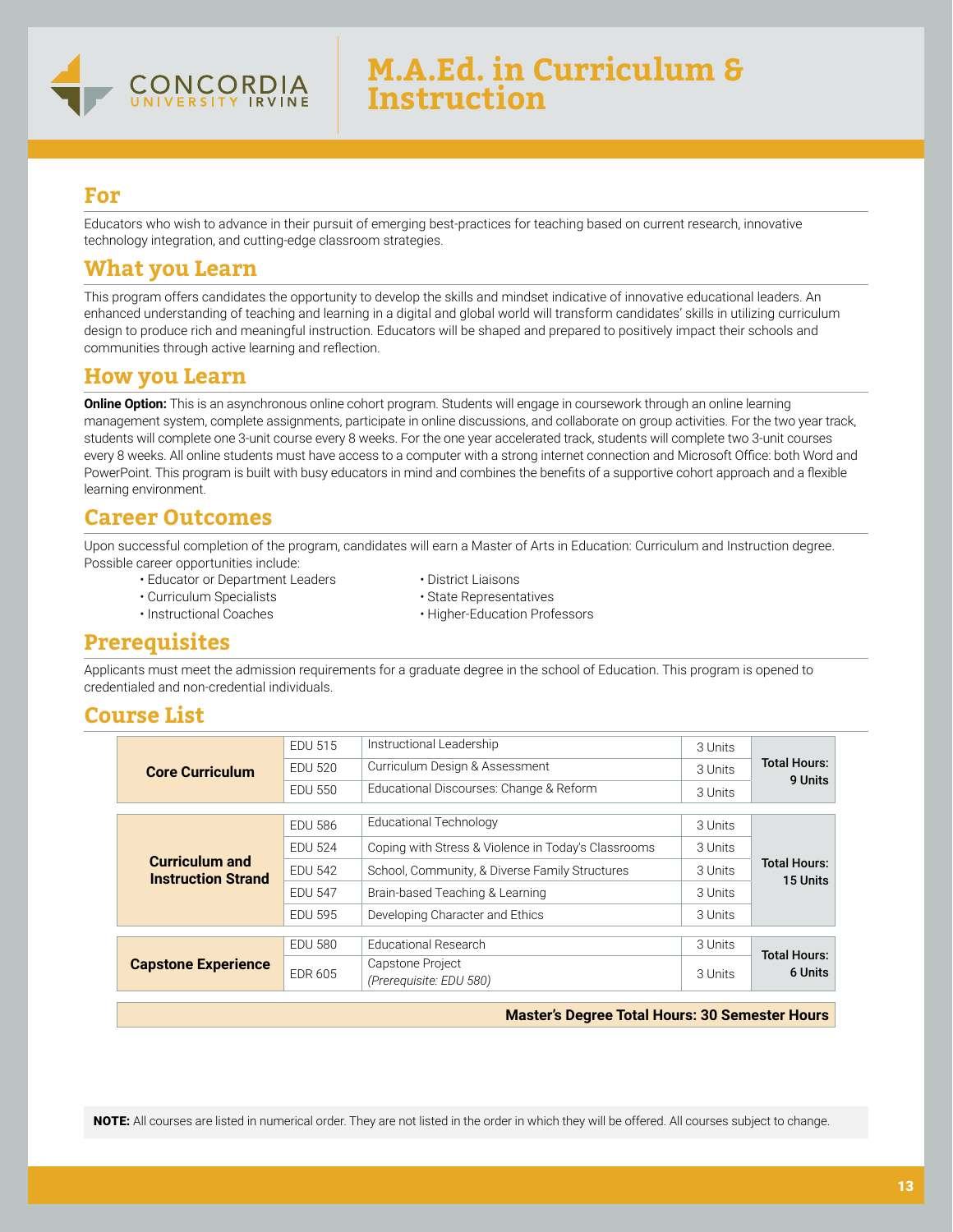

Individuals who aspire to become school counselors serving students in grades K – 12 and school districts in the state of California.

### **What you Learn**

The school counseling program offers candidates the opportunity to engage in courses focused on research-based foundational theory, skill development and practical experiences needed to serve diverse student populations. Guided field work experiences in sitebased school environments provide opportunities to practice skills in educational assessment, personal, social, academic and career counseling; program coordination, supervision and consultation; interaction with administrators, teachers, parents, support services and outside agencies within the context of current law, district policies and professional ethics.

### **How you Learn**

**Blended Option:** This is a blended cohort program offered on the Irvine campus. Each term, cohorts will complete one course every eight weeks. Each course has four classes that will meet on campus from 4:30-8:30 p.m. during weeks 1, 3, 5 and 7. The other four class sessions will meet online asynchronously during which candidates actively engage with each other through an online learning management system, complete assignments, participate in online discussions, and collaborate on group activities. Most candidates complete the program in thirty-three months or less.

**Two Online Options:** Traditional Track candidates complete the program in thirty-three months. Fast Track candidates complete the program in twenty-six months. This is an online cohort program. Each term, cohorts will complete one course every eight weeks. Courses Classes will meet online for 4 synchronous sessions during weeks 1, 3, 5 and 7. The other 4 weeks will progress online asynchronously. All online students must have access to a computer with an internet connection, web camera, and microphone.

# **Career Outcomes**

Upon successful completion of the program, candidates will earn a Master of Arts in Education: School Counseling degree and will be eligible for the California Pupil Personnel Services Credential. Although this program is designed to prepare candidates to serve as school counselors in the state of California, additional career opportunities might include options such as:

- Employment specialist/case manager Pesidential life director Career advancement counselor Residential life director
- 
- Career advancement counselor<br>• Post-secondary admissions counselor/recruiter Substance abuse counselor • Post-secondary admissions counselor/recruiter
- Post-secondary academic advisor Juvenile corrections counselor
- Student services specialist/financial aid counselor
- 
- 
- 

# **Prerequisites**

In addition to the admission requirements for a graduate degree in the School of Education, applicants must submit a Basic Skills Verification (through CBEST results or other state-approved alternatives) and a valid teaching credential or Certificate of Clearance.

# **Course List**

|                                                       | <b>EDSC 511</b> | Introduction to School Counseling                      | 3 |                      |  |  |
|-------------------------------------------------------|-----------------|--------------------------------------------------------|---|----------------------|--|--|
|                                                       | <b>EDSC 515</b> | Leadership: Intervention, Consultation & Collaboration | 3 |                      |  |  |
|                                                       | <b>EDSC 520</b> | <b>Educational Assessment</b>                          | 3 |                      |  |  |
|                                                       | <b>EDSC 522</b> | Theories of Counseling                                 | 3 |                      |  |  |
|                                                       | <b>EDSC 531</b> | Human Communication: Group Process                     | 3 |                      |  |  |
| <b>Core Curriculum</b>                                | <b>EDSC 535</b> | Counseling Exceptional Children                        | 3 | Total Hours:         |  |  |
|                                                       | <b>EDSC 541</b> | Psychopathology                                        | 3 | 33 units             |  |  |
|                                                       | <b>EDSC 550</b> | <b>Counseling Diverse Populations</b>                  | 3 |                      |  |  |
|                                                       | <b>EDSC 551</b> | Legal and Ethical Issues                               | 3 |                      |  |  |
|                                                       | <b>EDSC 561</b> | Crises Response, Interventions & Management            | 3 |                      |  |  |
|                                                       | <b>EDSC 562</b> | Career Counseling and Development                      | 3 |                      |  |  |
| <b>Fieldwork Experience</b>                           | <b>EDSC 590</b> | Practicum in School Counseling                         | 3 | Total Hours: 9 units |  |  |
|                                                       | <b>EDSC 591</b> | Fieldwork in School Counseling                         | 6 |                      |  |  |
| <b>Capstone Experience</b>                            | <b>EDSC 580</b> | <b>Educational Research</b>                            | 3 | Total Hours: 6 units |  |  |
|                                                       | <b>EDSC 605</b> | Capstone Project                                       | 3 |                      |  |  |
| <b>Master's Degree Total Hours: 48 Semester Hours</b> |                 |                                                        |   |                      |  |  |

*\*Practicum begins concurrently with EDSC 550 \*\*Fieldwork begins concurrently with EDSC 551*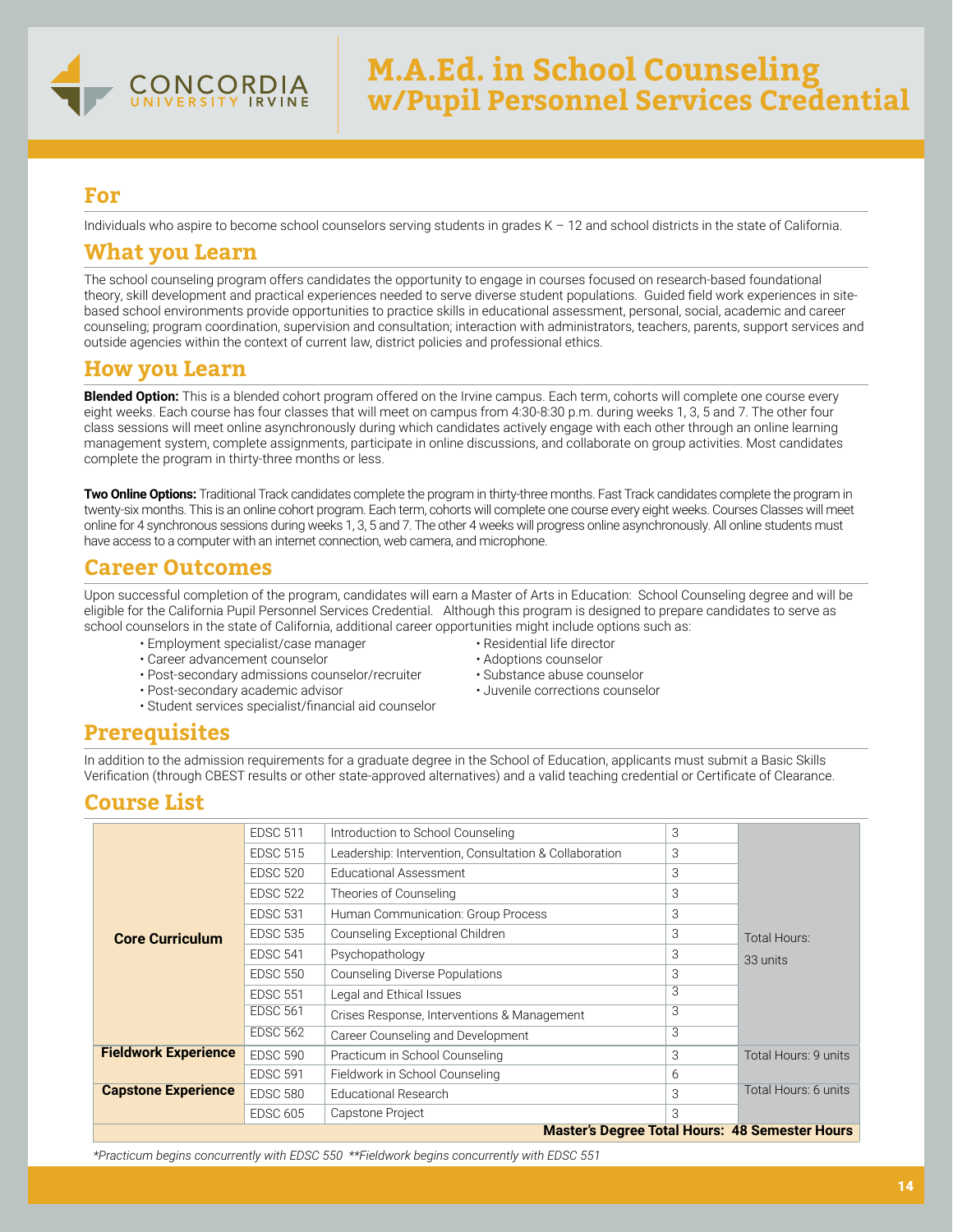

Educator leaders who wish to advance their pursuit of innovative and emerging technology within a broad spectrum of teaching and learning environments.

# **What you Learn**

This program will offer students the opportunity to design and implement innovative learning experiences that leverage technology as a strategic classroom partner. Program coursework emphasizes the design of equitable student learning strategies that merge technology, pedagogy, and content, grounded in theory with a focus on classroom practice and professional competency. Students seeking a degree in Learning, Design, and Technology will embrace a commitment to reflective practice and authentic application of program learning outcomes.

### **How you Learn**

**Online Option:** This is an asynchronous online cohort program. Students will engage in coursework through an online learning management system, complete assignments, participate in online discussions, and collaborate on group activities. For the two year track, students will complete one 3-unit course every 8 weeks. For the one year accelerated track, students will complete two 3-unit courses every 8 weeks. All online students must have access to a computer with a strong internet connection and Microsoft Office: both Word and PowerPoint. This program is built with busy educators in mind and combines the benefits of a supportive cohort approach and a flexible learning environment.

# **Career Outcomes**

Upon successful completion of the program, candidates will earn a Master of Arts in Education: Educational Technology degree. Possible career opportunities include (but are not limited to):

- Director or manager of eLearning, training, or instructional services
- Educational technology director for a school, county, or district
- Teacher on Special Assignment (TOSA) in educational technology training
- Instructional/Digital Learning Coach
- Professor/instructor for a higher education institution

# **Prerequisites**

Applicants must meet the admission requirements for a graduate degree in the school of Education. This program is opened to credentialed and non-credential individuals.

# **Course List**

| <b>Core Curriculum</b> | EDUT 501        | Essentials in Technology Integration with Google             | 3 |                                 |
|------------------------|-----------------|--------------------------------------------------------------|---|---------------------------------|
|                        | <b>EDUT 521</b> | Designing Learning Environments for Equity and Accessibility | 3 |                                 |
|                        | <b>EDUT 522</b> | <b>Emerging Trends in Educational Technology</b>             |   |                                 |
|                        | <b>EDUT 523</b> | Human-Centered Design for Online Learning                    | 3 | <b>Total Semester</b><br>Hours: |
|                        | <b>EDUT 570</b> | Reflective Practice                                          |   | 24 Units                        |
|                        | <b>EDUT 510</b> | Servant Leadership                                           | 3 |                                 |
|                        | <b>EDUT 547</b> | Brain-Based Teaching and Learning                            | 3 |                                 |
|                        | <b>EDUT 586</b> | <b>Educational Technology</b>                                | 3 |                                 |
|                        |                 |                                                              |   |                                 |
| <b>Capstone</b>        | <b>EDUT 580</b> | Educational Research                                         | 3 | <b>Total Capstone</b>           |
| <b>Experience</b>      |                 | Capstone Project                                             |   | <b>Semester Hours:</b>          |
|                        | <b>EDUT 605</b> | (Prerequisite: EDUT 580)                                     | 3 | 6 Units                         |

**Master's Degree: 30 Semester Hours**